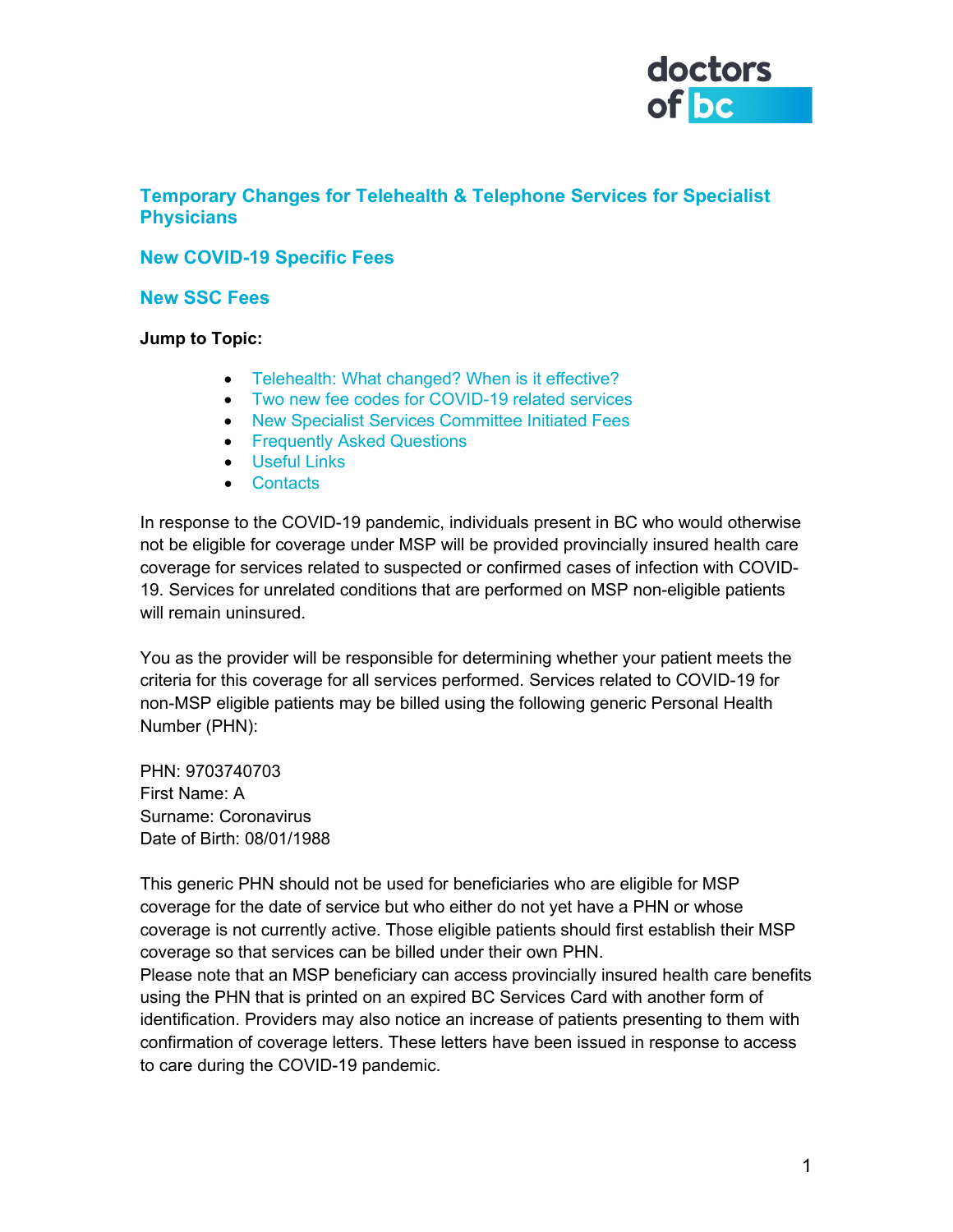

Questions regarding billing using this generic PHN can be directed to Claims Billing Support at Health Insurance BC at:

Vancouver: (604) 456-6950 Elsewhere in BC: 1-866-456-6950

# **TELEHEALTH: WHAT CHANGED AND WHEN WAS IT EFFECTIVE?**

- 1. As of March 13, 2020, the Preamble's description for what is included in the definition of telehealth has been amended to include telephone.
- 2. Services where there is no existing telehealth fee (i.e. consultations, office visits and non-procedural interventions), can now be claimed under the appropriate sectionspecific face-to-face fee with a claim note record that the service was provided via Telehealth.
- 3. A new ICD code has been created for COVID-19. If the service you are providing pertains to COVID-19, please use the diagnostic code C19.

### **NEW PREAMBLE EFFECTIVE:** March 13, 2020

The **bold** wording is new:

#### Preamble D.1 Telehealth Services

"Telehealth Service" is defined as a medical practitioner delivered health service provided to a patient through the use of video technology **or telephone**. "Video technology" means the recording, reproducing and broadcasting of live visual images utilizing a direct interactive video link with a patient. Services which are designated as Telehealth services are payable by MSP. **Consultations, office visits, and nonprocedural interventions where there is no Telehealth fee may be claimed under the face-to-face fee with a claim note record that the services was provided via Telehealth.** Telehealth services do not include teleradiology or tele-ultrasound, which are regulated by their specific Sectional Preambles.

#### **How should Specialists bill within these new rules?**

- Most visits provided by telephone by a Specialist should be billed under the Telehealth codes in your individual Section Fee Guide. The full list of telehealth fees by Section can be found [here.](http://www.doctorsofbc.ca/sites/default/files/telehealth_fees_-_by_section_id_322013.pdf) Specialist Telehealth (video or telephone) fee codes apply regardless of location.
- Bill Telehealth services using in-person fee codes *only if there is no applicable existing Telehealth fee code*. When using in-person fee codes for Telehealth (video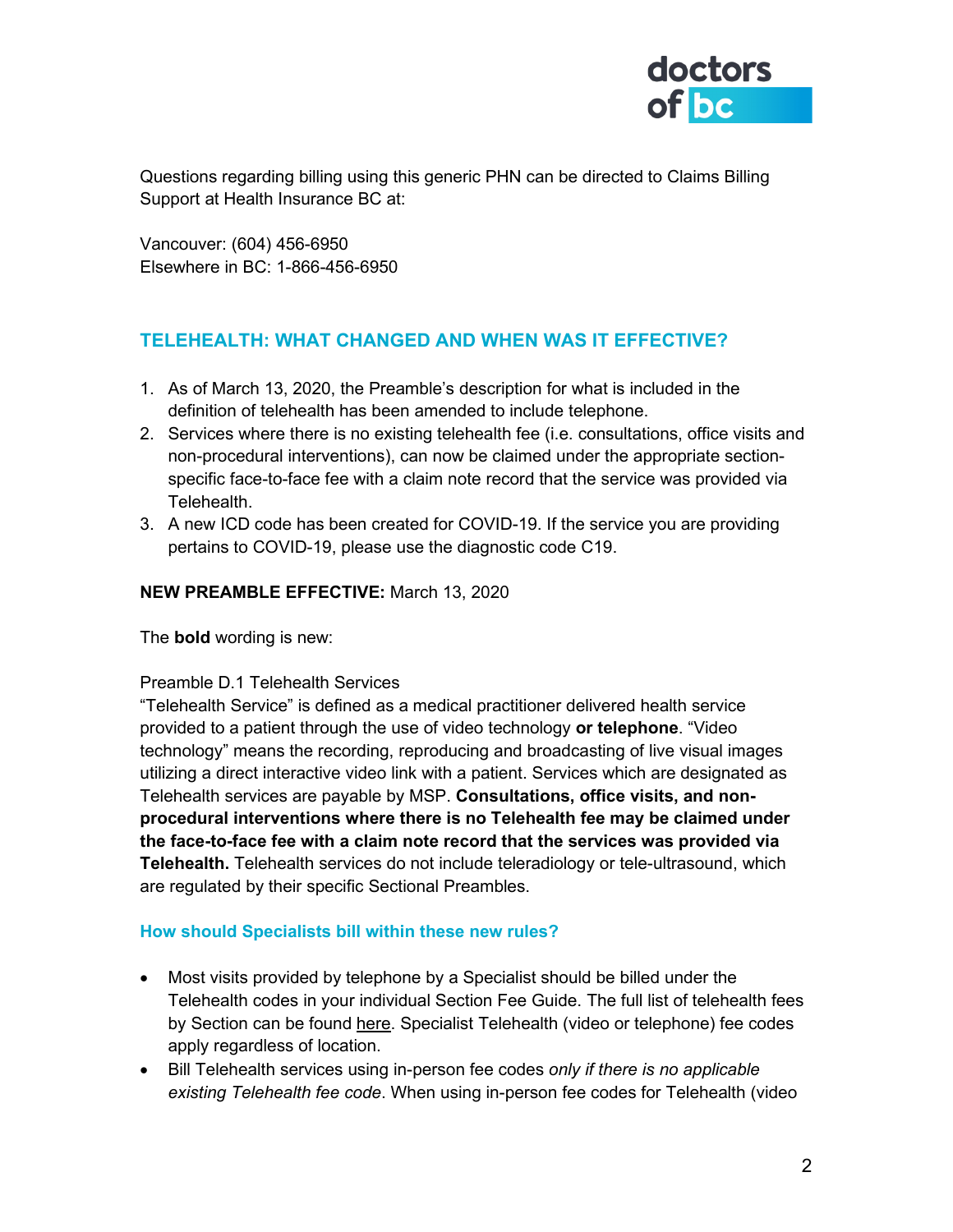

or telephone) services, you must include a note record with the submission that the service was provided via Telehealth.

• Services directly related to COVID-19 should include the diagnostic code C19.

Physicians should continue to use their professional judgement to determine whether the use of Telehealth (video or telephone) is clinically appropriate based on the circumstances of each patient. This includes any discussions where COVID-19 is the topic and is not restricted to patients who are seeking testing or have been tested.

### **A word about privacy and security:**

During times of medical emergency, whether caring for an individual patient or a large scale public health crisis, physicians should always give priority to providing patient care to the best of their ability. In the current situation, we recognize that physicians' office practices and delivery of care may be significantly impacted. Physicians should continue to act in the best interests of their patients and may need to adapt and be resourceful in a rapidly changing and challenging environment. Telehealth (video or telephone) care is one important way you can continue to care for patients while keeping your patients as well as yourself and your staff safe. Choose tools that work well for you and your patient regardless of whether they formally meet privacy and security requirements. That is secondary to delivering care.

[\[return to topic list\]](#page-0-0) or continue scrolling

## **TWO NEW FEE CODES FOR COVID-19 RELATED SERVICES**

Effective March 17, 2020.

In addition to a Telehealth service (video or telephone) on the same day for the same patient, physicians can now bill for the following:

T13701 Office Visit for COVID-19 with test \$50.00

NOTES:

- i) Payable for patients with suspected or active COVID-19 symptoms only.
- ii) COVID-19 testing must be performed.
- iii) Not intended for providing general information on a viral infection, including COVID-19.
- iv) Not payable in addition to any other office visits to the same physician for same patient, same day.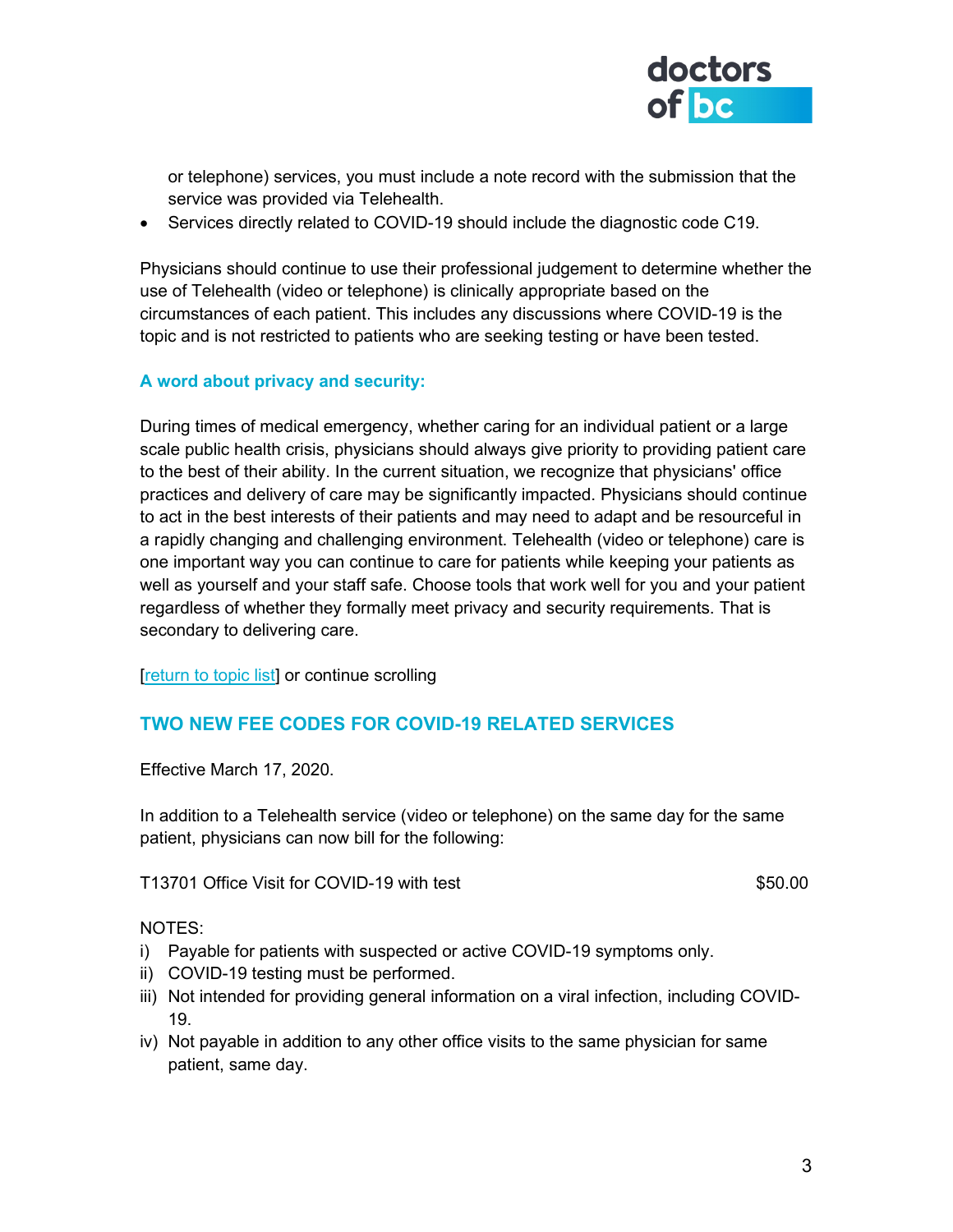

T13072 Office visit for COVID-19 without test  $$40.00$ NOTES:

- i) Payable for patients with suspected or active COVID-19 symptoms only.
- ii) Not intended for providing general information on a viral infection including COVID-19.
- iii) Not payable in addition to any other office visits to the same physician for same patient, same day.

**[\[return to topic list\]](#page-0-0)** or continue scrolling

# **NEW SPECIALIST SERVICES COMMITTEE INITIATED FEES:**

Effective March 27, 2020, the SSC created two new fees to support COVID-19 related work. On April 15, 2020, an additional two new fees have also been implemented. All these fees are temporary.

**The first new fee** is similar to the existing Urgent Specialist Advice fee – 10001 with the following changes:

- the purpose of T10008 is for communication only about a patient regarding COVID-19. If you are providing advice about a patient regarding COVID-19, *please use T10008 rather than G10001.*
- instead of being limited to one claim per patient per physician per day, T10008 increases this limit to two (2)

**T10008 Urgent Specialist COVID-19 Advice – Initiated by a Specialist, General Practitioner or Health Care Practitioner. Verbal, real-time response within 2 hours of the initiating physician's or practitioner's request…….\$60.00 Notes:**

- i) Payable for telephone, video technology or face to face communication only about a patient regarding COVID-19. Not payable for written communication (i.e. fax, letter, email).
- ii) Document time of initiating request, time of response, as well as advice given and to whom.
- iii) Include the practitioner number of the physician or Health Care Practitioner requesting the advice in the "referred by" field when submitting claim.
- iv) Not payable in addition to another service on the same day for the same patient by same practitioner.
- v) Limited to two claims per patient per physician per day.
- vi) Not payable in addition to G10001 on the same day for the same patient.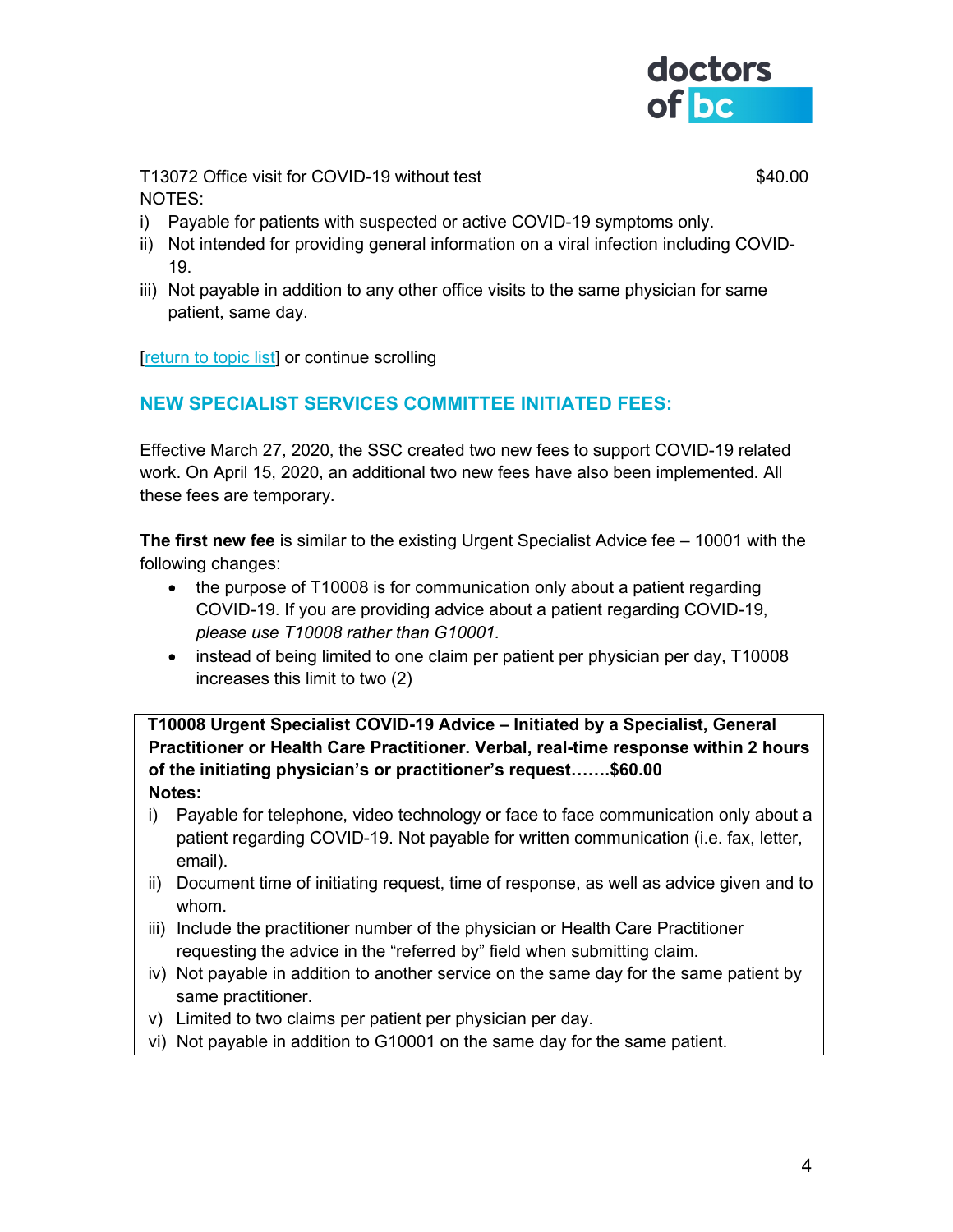

**The second fee has some similarities to G10003 (Specialist Patient Management ) and G10006 (Specialist Email Patient Management) but allows for delegation to any Allied Health Care Provider of an MOA. The fee can also be billed for Prescription Renewal without patient interaction this includes prescription renewal via fax.**

## **T10007 Specialist Email/Text/Telephone Medical Advice Relay or ReRX Fee…….\$10.10**

## **Notes:**

- i) Email/Text/Telephone Relay Medical Advice requires two-way relay/communication of medical advice from the physician to eligible patients, or the patient's medical representative, via email/text or telephone. The task of relaying the physician advice may be delegated to any Allied Care Provider or MOA working within the physician practice.
- ii) Chart entry must record the name of the person who communicated with the patient or patient's medical representative, as well as the advice provided, modality of communication and confirmation the advice has been received.
- iii) Payable for prescription renewals without patient interaction.
- iv) Not payable for notification of appointments or referrals.
- v) Limit of one claim payable per patient per day.
- vi) Not payable on the same calendar day as a visit or service fee by same physician for same patient.
- vii) Not payable to physicians working under an Alternative Payment/Funding model whose duties would otherwise include provision of this service.

**The third fee also has similarities to G10001 but allows billing when the patient has had a previous visit/service with the Specialist.**

**T10000 Urgent Specialist Advice for patient with previous visit/service – Initiated by a Specialist, General Practitioner or Health Care Practitioner. Verbal, real-time response within 2 hours of the initiating physician's or practitioner's request…….\$60.00**

**Notes:**

- i) Payable for telephone, video technology or face to face communication only about a patient. Not payable for written communication (i.e. fax, letter, email).
- ii) Document time of initiating request, time of response, as well as advice given and to whom.
- iii) Include the practitioner number of the physician or Health Care Practitioner requesting the advice in the "referred by" field when submitting claim.
- iv) Not payable in addition to another service on the same day for the same patient by same practitioner.
- v) Limited to one claim per patient per physician per day.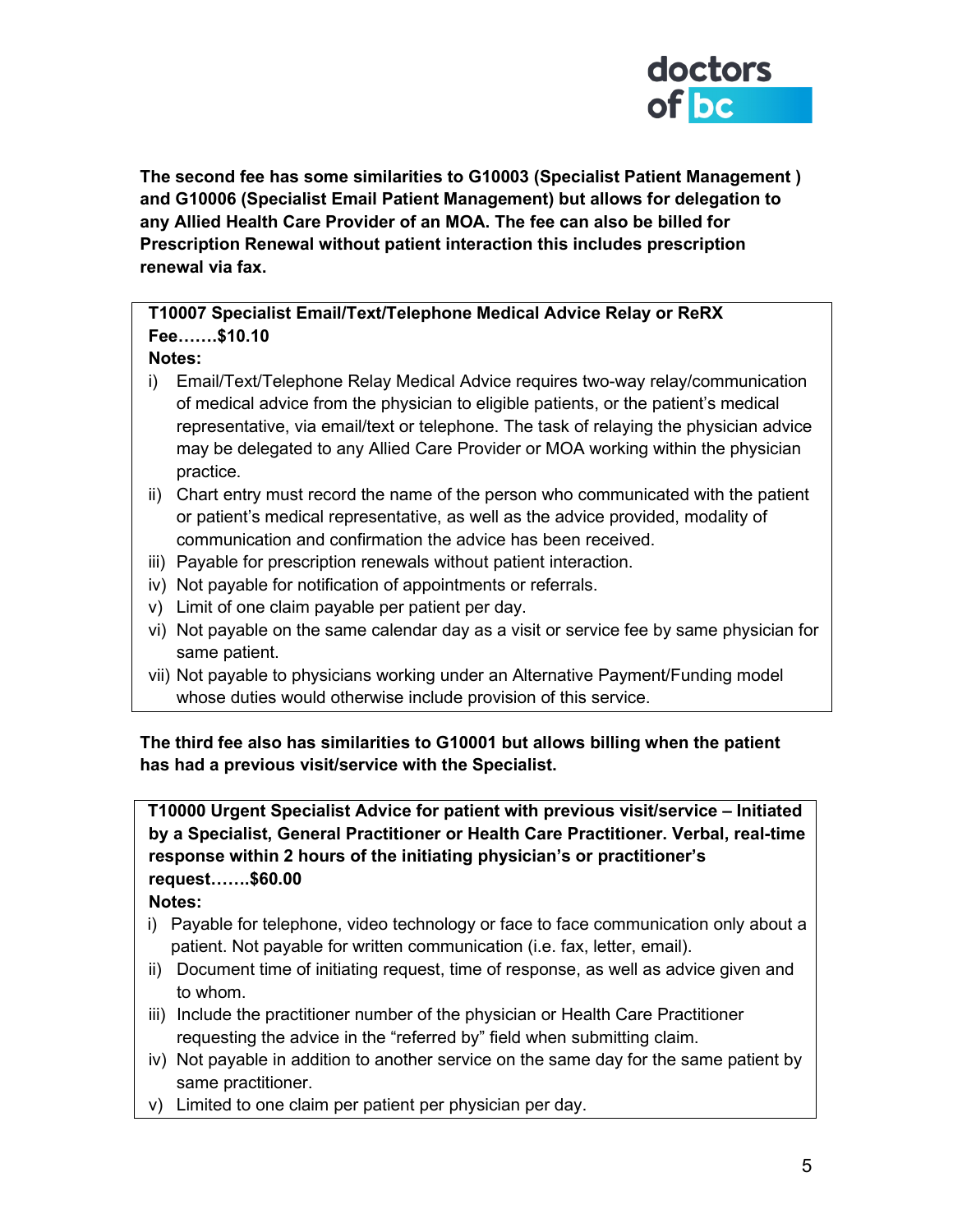

**The fourth new fee is similar to G10002, non-urgent advice but allows billing when the patient has had a previous visit/service with the Specialist.**

**T10009 Non-Urgent Specialist Advice for patient with previous visit/service – Initiated by a Specialist, General Practitioner or Allied Care Provider, or coordinator of the patient's care. Verbal, real-time response within 7 days of initiating request…….\$40.00 Notes:**

- i) Payable for telephone, video technology or face to face communication only about a patient. Not payable for written communication (i.e. fax, letter, email).
- ii) Include the practitioner number of the physician or Health Care Practitioner requesting the advice in the "referred by" field when submitting claim.
- iii) Not payable in addition to another service on the same day for the same patient by same practitioner.
- iv) Limited to one claim per patient per physician per day and two services per patient per week.

[\[return to topic list\]](#page-0-0) or continue scrolling

## **FREQUENTLY ASKED QUESTIONS**

#### **TOPIC: TELEHEALTH**

**Q:** Can patients provide verbal consent for the Telehealth/virtual health visit (and have this be documented in the chart), or do they still need to sign a written consent? **A:** You may obtain verbal consent and document in chart.

**Q:** If a physician is in quarantine (self-isolation), can they provide Telehealth (video or telephone) services?

**A:** Yes. Using the appropriate Telehealth fee codes per their fee guide.

**Q:** Can I still provide and bill for consultations via Telehealth (video or telephone) without providing the face-to-face components of the consultations?

**A:** This is being left to physician discretion. If the physician thinks that they could have performed the in-person consultation without an examination, then they can bill the Telehealth (video or telephone) consultation without an examination. Physicians should continue to use their professional judgement to determine whether use of virtual technology is clinically appropriate based on the circumstances of each patient.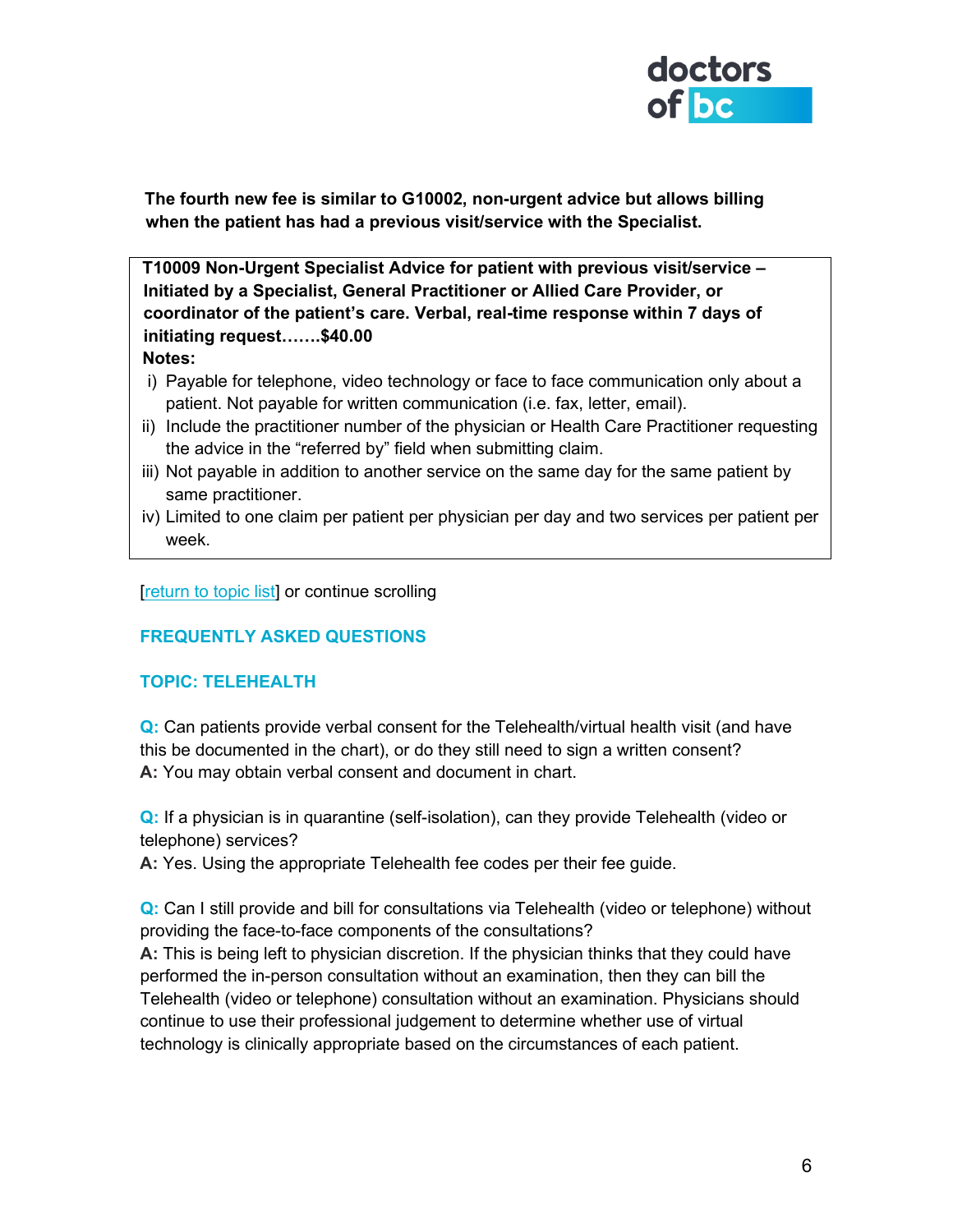

**Q:** If I speak to my patient on the phone and determine they need to come in what do I bill?

**A:** You can bill either the applicable telehealth code for the telephone discussion **or** the appropriate in-person fee for the service provided face-to-face (with a note indicating that the service was provided via telehealth). Telehealth (video or telephone) and a faceto-face service are not billable on the same patient/same day by the same physician with the exception of the two new COVID fees T13701 and T13702.

**Q:** If I speak to my patient on the phone and determine they need to come in what is billed if they are seen by a different physician in our multi-physician clinic than the one they spoke with on the phone?

**A:** The applicable telehealth fee is billed by the first physician for the telephone discussion and the appropriate in-person fee for the service provided face-to-face by the other physician.

## **TOPIC: BUSINESS COST PREMIUM (BCP)**

**Q:** Are the two new temporary fee codes for COVID-19 eligible for the Business Cost Premium (BCP)?

**A:** Yes, fee codes T13701 (Office Visit for COVID-19 with test) and T13702 (Office Visit for COVID-19 without test) are both eligible for the BCP, as Visits are considered an eligible service under the BCP criteria.

## **GENERAL**

**Q:** If I am providing Urgent Specialist Advice, how do I know which code is suitable? **A:** If you are providing advice about a patient regarding COVID-19, use code T10008. Otherwise, continue to use T10001. If you have seen the patient in the last six months, use T10000.

**Q:** If I need to provide follow-up to a patient to provide some medical advice, how do I know which code is suitable?

**A:** If you think that you want to email the patient yourself and think that you might have to be emailing up to 3 times in a given day, continue to use G10006. If you want to phone the patient yourself, continue to use G10003.

Use T10007 if you want to do any of the following:

- text a patient some medical advice
- have any Allied Health Provider or MOA phone/text/email the patient with medical advice
- refill a prescription for a patient (via phone, fax or hard copy)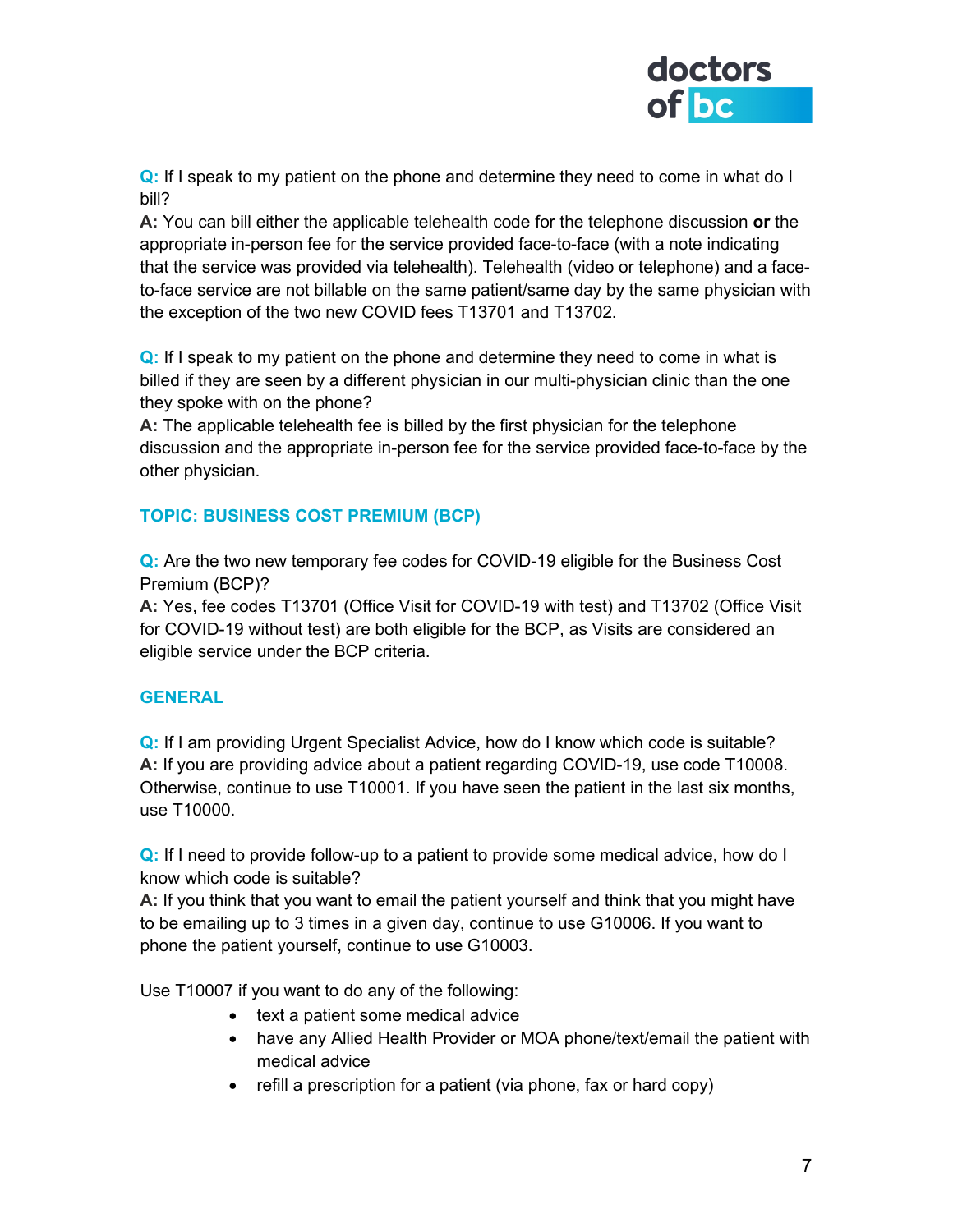

#### **Q:** Are the fee code changes permanent?

**A:** No, these are temporary changes under the COVID-19 pandemic environment and will be discontinued at the call of the Provincial Health Officer.

**Q:** Can I swab my symptomatic or presumptive patients outside my office, such as in their cars in the parking lot?

**A:** Yes. You can also schedule these patients for the end of day or a separate day to minimize exposure risks.

**Q:** My patients want to have their prescriptions renewed by phone visit. Should I bill this phone call to the patient as an uninsured service or as a telehealth service ? **A:** If you speak to the patient on the telephone about the health care issue and determine that the patient needs a new prescription or a prescription refill, you may bill this as a Telehealth (video or telephone) office visit.

**Q:** Can Group Medical Visits be provided by Telehealth (video or telephone)? **A:** Yes, this would be considered a non-procedural intervention and if they can arrange for the group to be held via Telehealth (video or telephone), then they can claim under the face-to-face fee and enter "service provided via Telehealth" in the claim note record.

[\[return to topic list\]](#page-0-0) or continue scrolling

## **USEFUL LINKS:**

- Telehealth [Fee Codes by Section](https://www.doctorsofbc.ca/sites/default/files/telehealth_fees_-_by_section_id_322013.pdf)
- Doctors of BC website: [Coronavirus-Covid-19-updates](https://www.doctorsofbc.ca/working-change/advocating-physicians/coronavirus-covid-19-updates)
- BC Family Doctors website:<https://bcfamilydocs.ca/>
	- o [COVID-19 Resources for Doctors](https://bcfamilydocs.ca/covid-19-useful-resources/)
- BCCDC COVID-19 Care [For Health Professionals](http://www.bccdc.ca/health-professionals/clinical-resources/covid-19-care)
- Information for your patients [For the public](http://www.bccdc.ca/health-info/diseases-conditions/covid-19)
- COVID-19 and CMPA Protection [What you need to know](https://www.cmpa-acpm.ca/en/news/2020/2020-covid-19-cmpa-protection)
- DTO Virtual Care Resources: To help clinics quickly ramp up with virtual care, Doctors Technology Office has created a variety of resources including the [DTO](https://mfiles.doctorsofbc.ca/SharedLinks.aspx?accesskey=44514cc2d8ecc6e0b08349ccde178ca0829129352b79eef3cdb77034732aea54&VaultGUID=D43316D7-A660-4C25-A7F3-285FB47DAEC5)  [Virtual Care Quick Start Guide,](https://mfiles.doctorsofbc.ca/SharedLinks.aspx?accesskey=44514cc2d8ecc6e0b08349ccde178ca0829129352b79eef3cdb77034732aea54&VaultGUID=D43316D7-A660-4C25-A7F3-285FB47DAEC5) [DTO Virtual Care Toolkit](https://mfiles.doctorsofbc.ca/SharedLinks.aspx?accesskey=0fb37be366f7d872e6e7baa0f4c0257b53877b239fdafabbb0057b2be382824b&VaultGUID=D43316D7-A660-4C25-A7F3-285FB47DAEC5) and Privacy [& Security](https://www.doctorsofbc.ca/sites/default/files/dto-guide-videoconferencing_-_privacy_and_security_considerations.pdf)  [Guide.](https://www.doctorsofbc.ca/sites/default/files/dto-guide-videoconferencing_-_privacy_and_security_considerations.pdf) Please check back as **[DTO's virtual care resource list](http://www.doctorsofbc.ca/resource-centre/physicians/doctors-technology-office-dto/health-technology-resources#tab-0-2) will be updated as** more information become available
- Pharmacists can [refill prescriptions](https://www.bcpharmacists.org/covid19)
- College of Physicians and Surgeons of BC [COVID-19-updates](https://www.cpsbc.ca/news/COVID-19-updates)